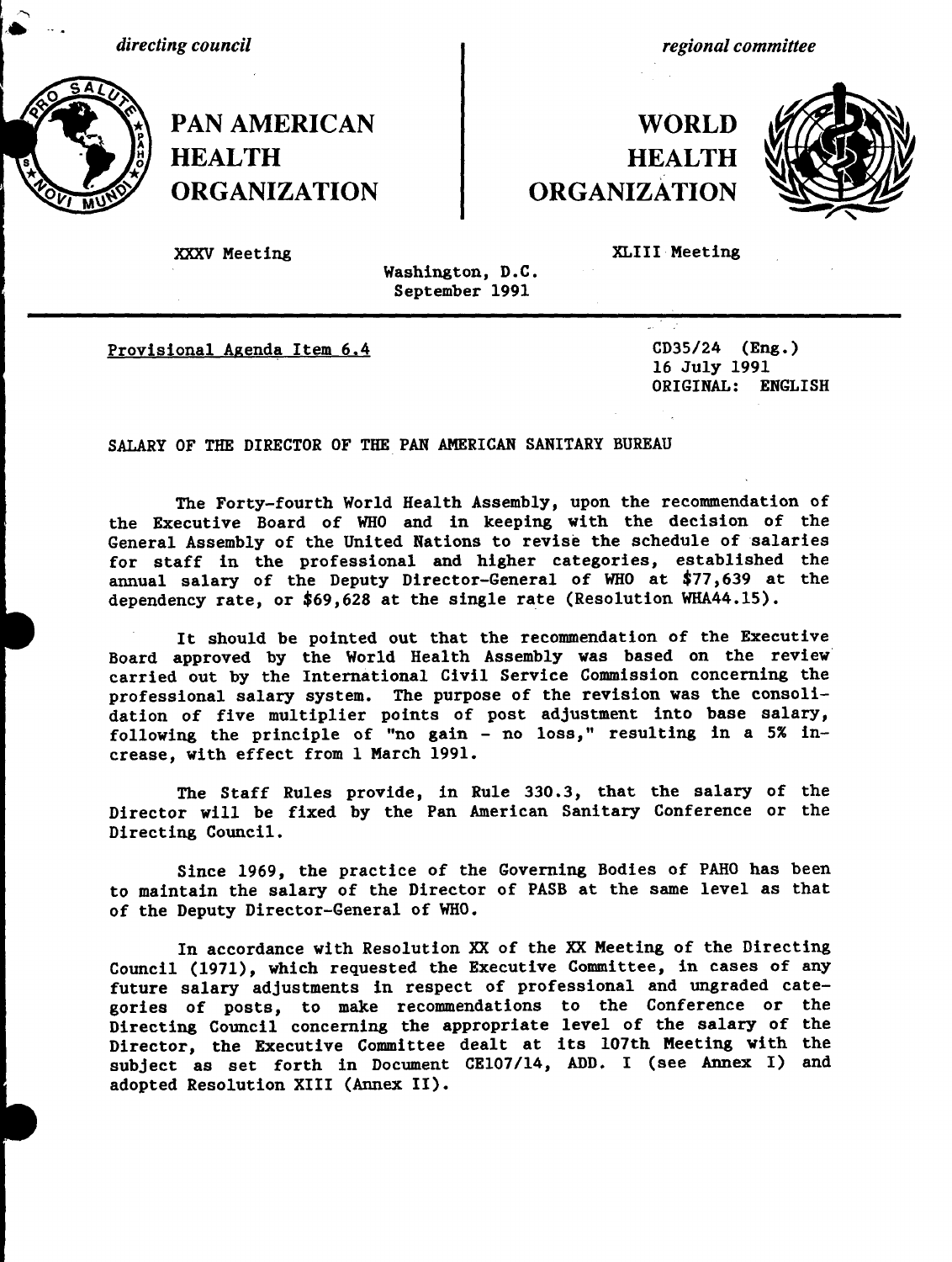CD35/24 (Eng.) Page 2

**a**

After considering the matter, the Directing Council may wish to adopt a resolution along the following lines:

#### Proposed Resolution

THE XXXV MEETING OF THE DIRECTING COUNCIL,

Considering the revision made to the schedule of salaries for the professional and higher categories of staff in graded posts, effective 1 March 1991;

Taking into account the decision by the Executive Committee at its 107th Meeting to adjust the salaries of the Deputy Director and the Assistant Director (Resolution CE107.R13);

Having noted the recommendation of the Executive Committee concerning the salary of the Director of the Pan American Sanitary Bureau (Resolution CE107.R13); and

Bearing in mind the provisions of Staff Rule 330.3,

#### RESOLVES:

To establish the annual net salary of the Director of the Pan American Sanitary Bureau at \$77,639 (dependency rate) or \$69,628 (single rate), effective 1 March 1991.

Annexes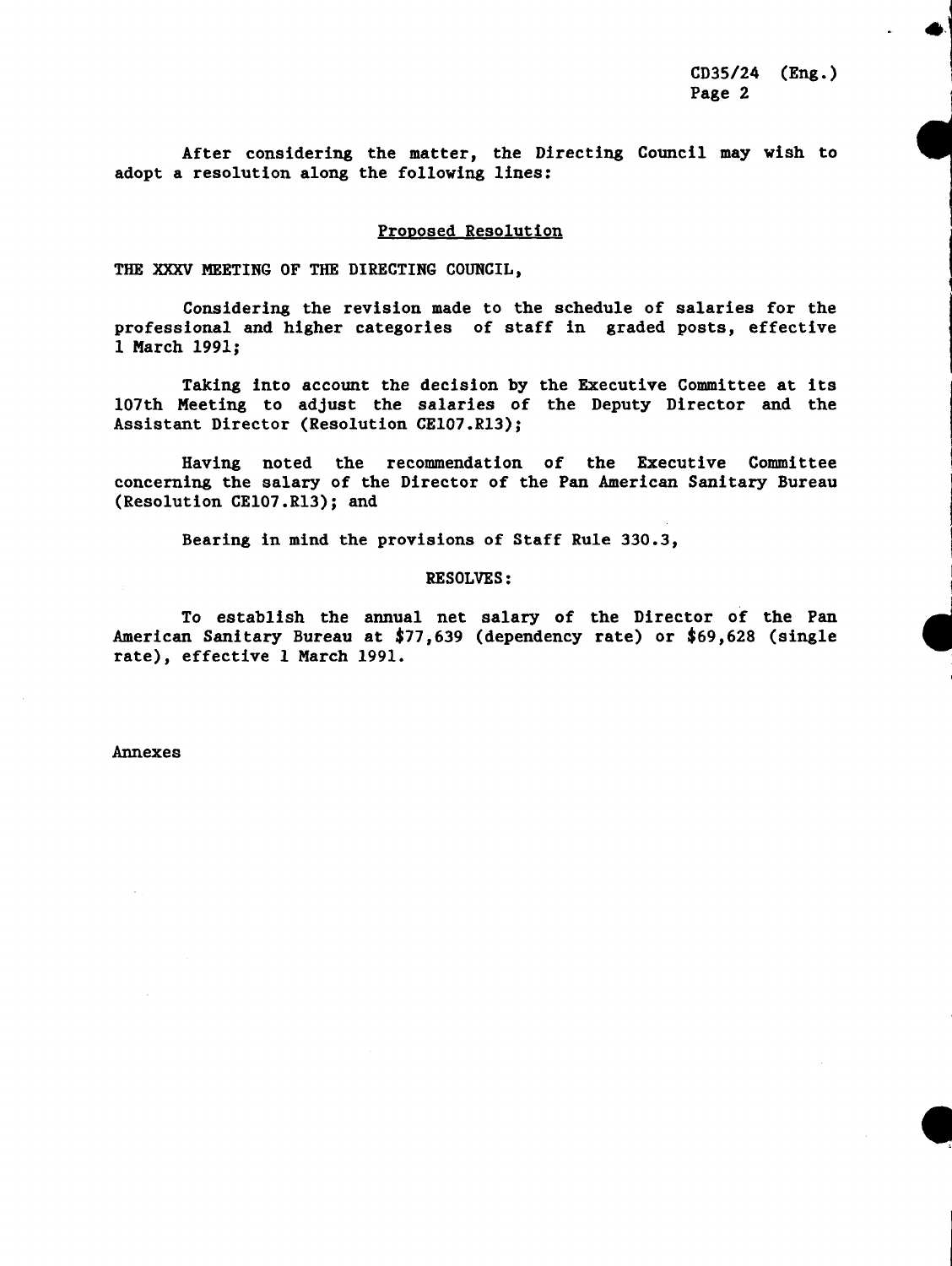*executive committee of working party of the directing council* the regional committee



**PAN AMERICAN I** WORLD **,i '\*HEALTH HEALTH ORGANIZATION ORGANIZATION**



107th Meeting CD35/24 (Eng.)<br>
ashington, D.C. ANNEX I Washington, D.C. June 1991

Provisional Agenda Item 5.3 CE107/14, ADD. I (Eng.)

29 May 1991 ORIGINAL: ENGLISH

AMENDMENTS TO THE STAFF RULES OF THE PAN AMERICAN SANITARY BUREAU

As a result of the decisions taken by the United Nations General Assembly at its Forty-fifth Session on the recommendations of the International Civil Service Commission, the Director has authorized a number of amendments to the Staff Rules, subject to confirmation by the Executive Committee at its 107th Meeting. These amendments are in line with those adopted by the Executive Board of the World Health Organization at its Eighty-seventh Session. In this regard document CE107/14 is submitted to the Executive Committee for review.

One of these amendments concerns the consolidation of five multiplier points of post adjustment into the net base salaries for the professional and higher graded posts. A consequential adjustment in the salaries of ungraded posts should likewise be considered. At the time of preparation of document CE107/14 the corresponding rates of salaries for ungraded posts had not been made available by WHO. The addendum is therefore presented to the Executive Committee, following the action taken on the matter by the Forty-fourth World Health Assembly (WHA44.15).

Since 1962, it has been the policy of the Executive Committee to set the salary of the Deputy Director at the level of the WHO Regional Directors and that of the Assistant Director at \$1,000 less.

Considering that PASB Staff Regulation Article 3.1 states, "the salaries of the Deputy Director and the Assistant Director shall be determined by the Director of the Bureau with the approval of the Executive Committee," this body may wish to follow the same practice and adjust the annual net salary of the Deputy Director to \$70,350 at dependency rate and \$63,600 at single rate; and that of the Assistant Director to \$69,350 at dependency rate and \$62,600 at single rate, effective 1 March 1991.

Since 1969, the practice of the Governing Bodies of PAHO has been to maintain the salary of the Director at the same level as that of the Deputy Director-General of WHO.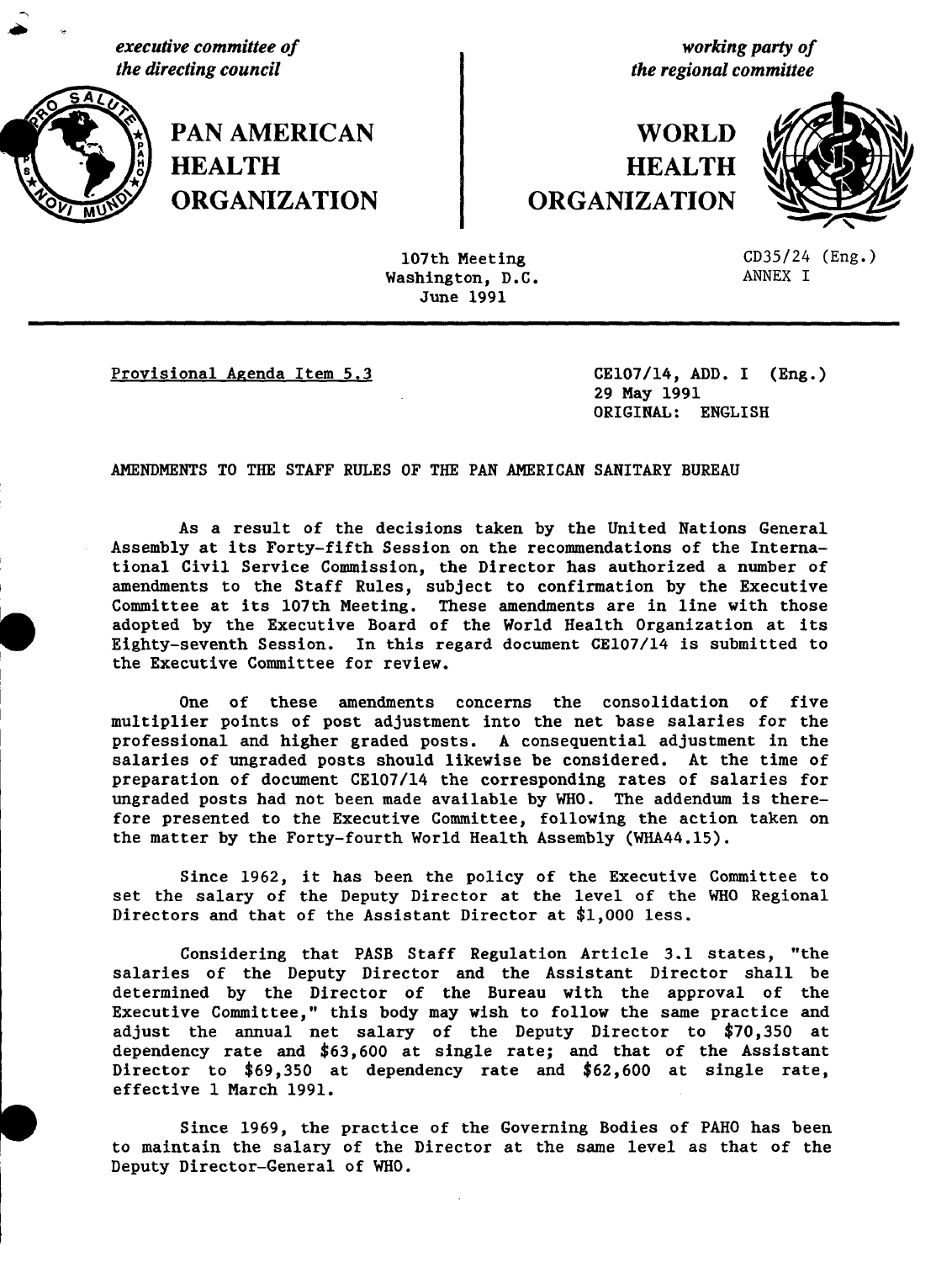CE107/14, ADD. I (Eng.) Page 2

*Ob*

The XX Meeting of the Directing Council, in operative paragraph 2 of Resolution XX, requested "the Executive Committee, in case of any future adjustments in respect of professional and ungraded categories of posts, to make recommendation to the Conference or the Directing Council concerning the appropriate level of the salary of the Director."

The Executive Committee, following this guide, may wish to recommend to the XXXV Meeting of the Directing Council that it adjust the annual net salary of the Director to \$77,639 at dependency rate and \$69,628 at single rate, effective 1 March 1991.

As the consolidation of post adjustment is based on a "no loss no gain" formula, there are no budgetary implications.

The Executive Committee is invited to consider the following resolution concerning the revision of the remuneration levels of staff in the ungraded posts.

#### Proposed Resolution

## SALARIES FOR UNGRADED POSTS

THE 107th MEETING OF THE EXECUTIVE COMMITTEE,

Considering the revision made to the schedule of salaries for the **0** professional and higher categories in graded posts, effective 1 March 1991;

Taking into account the decision taken by the Forty-fourth World Health Assembly related to the remuneration of the Regional Director, the Deputy Director-General, and the Director-General; and

Bearing in mind Staff Regulation 3.1 of the Pan American Sanitary Bureau and Resolution XX of the XX Meeting of the Directing Council,

#### RESOLVES:

1. To approve the proposal of the Director, effective 1 March 1991, to:

- a) Establish the annual net salary of the Deputy Director at \$70,350 (dependency rate) or \$63,600 (single rate);
- b) Establish the annual net salary of the Assistant Director at \$69,350 (dependency rate) or \$62,600 (single rate).

2. To recommend to the XXXV Meeting of the Directing Council that it establish the annual net salary of the Director at \$77,639 (dependency rate) or \$69,628 (single rate), effective 1 March 1991.